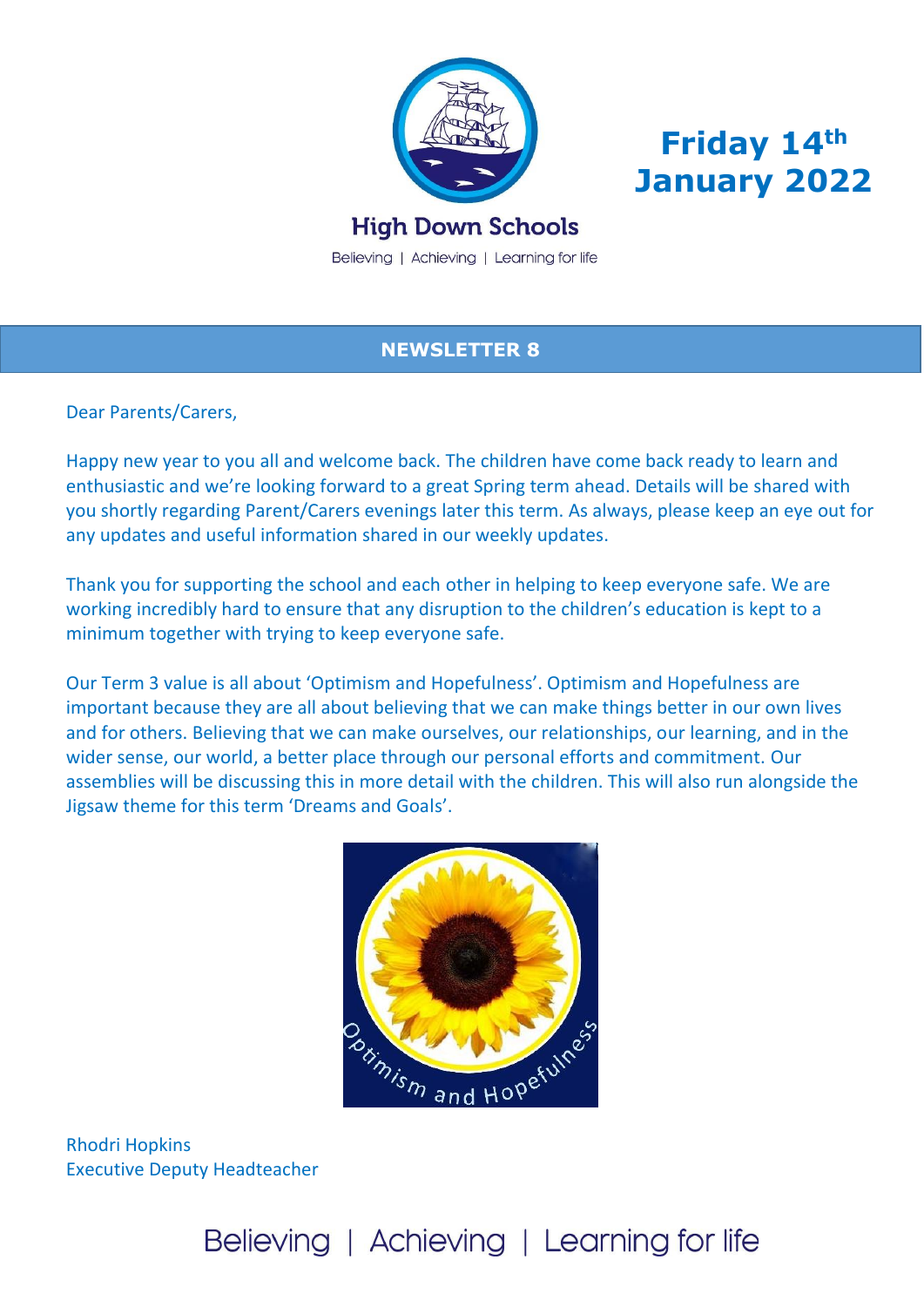#### **Home Learning**

If your child is isolating due to covid and feels well enough, the remote home learning planners can be found on your child's Microsoft Teams account, along with additional resources. Assignments will also be set on Teams. If you have any problems logging in then please contact Lisa on [office@highdownschools.org.](mailto:office@highdownschools.org)

Chromebooks and laptops are also available from School if you do not have the technology at home and again please contact the office on [office@highdownschools.org.](mailto:office@highdownschools.org)

#### **Reception Forest Schools**



Reception children have an exciting opportunity this term to take part in Forest School sessions on a Friday with a trained leader from Pride in Play (who already run a variety of opportunities for Junior children). Each class

will take part in a rotation over three weeks. In the spirit of Forest Schools, the sessions will take place in all kinds of weather, but today, Puffins were the lucky class to have the first session in glorious sunshine! We are very



fortunate to have such fabulous school grounds where the children can experience and enjoy the outside environment.

#### **Infant School Celebration Service:**

We are delighted to start welcoming Reception children to our celebration/ 'Star of the Week' services, albeit virtually on teams for the moment.

During the year we usually have weekly services where two (or more) children per class are chosen to have a certificate. During the service we also acknowledge the hard work of the rest of the class as it is important that the whole class is aware that we value all of their efforts. The children chosen are acknowledged for the extra effort they have shown with their work or for demonstrating our school values or our learning powers including perseverance and belief in themselves. Each class attends on a fortnightly rotation and names are noted in the newsletter.



We are very much looking forward to returning these services to the hall, hopefully quite soon.

#### **14th January 2022**

**Robins:** Rufus, Isla-Mai, Jemima; **Parrots:** Beau, Ashton, Phoebe; **Ducks:** Eve & Raffy; **Owls:** Rory & Fern; **Falcons:** Jay & Ella B

#### **Junior Golden Book Assembly:**

#### **14th January 2022**

**Years 3 & 4 –** Scarlett and Dan 3AB, Nelly and Martha M K 3T, Elsi and Cali 3W, Finn and Sam 4F, George T and George B 4W, Brooke and Haiyue 4D **Years 5 & 6 –** Oliver G and Jocelyn L 5W, Daisy and Will M 5S, Toby and Bettie 5CH, Olwyn and

William 6H, Jacob M and Bruhan 6G, William T and Paige 6D

# Believing | Achieving | Learning for life